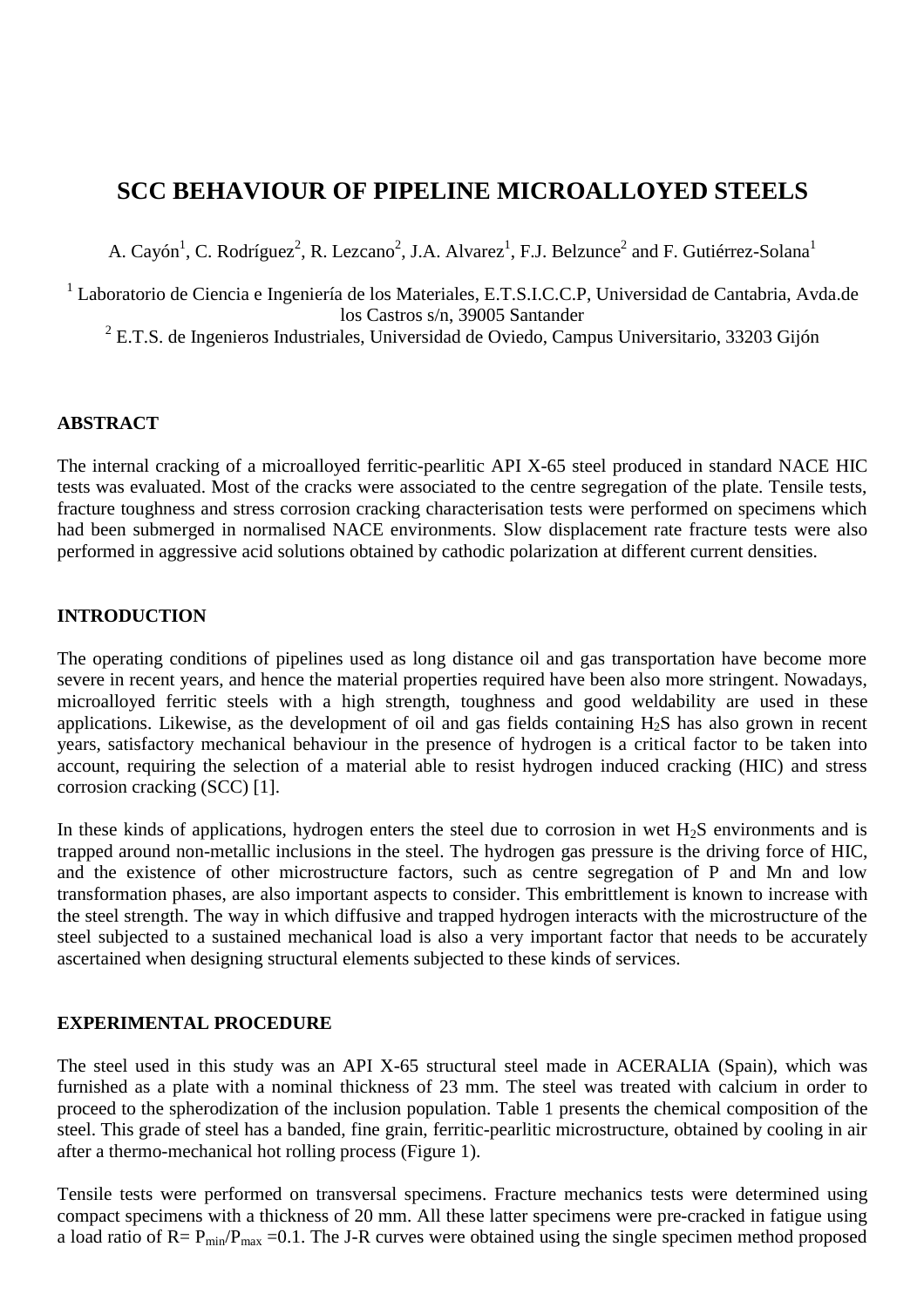in the ESIS P2-92 standard. A COD clip gauge mounted on the mouth of the specimen notch was used for indirect determination of the stable crack growth based on the measurement of the specimen compliance during several unload/reload sequences. Also, colour marking were made to locate the crack fronts at two different intermediate stages of the tests: at certain load level, the test was stopped and the crack front marked, with coloured paint in the first stage and with transparent lacquer in the second one. The two coloured crack fronts together with the final one allow correction, by means of linear interpolation, of the crack growth values calculated using the compliance method.

| $C$ (%) | Si (%) | Mn(%) | S(%)   | $P($ %)   | Cu (%)   |
|---------|--------|-------|--------|-----------|----------|
| 0.066   | 0.285  | 1.31  | 0.002  | 0.011     | 0.32     |
| $V$ (%) | Mo(%)  | Nb(%) | Ti (%) | Al $(% )$ | $N($ (%) |
| 0.065   | 0.082  | 0.047 | 0.006  | 0.036     | 0.0061   |

TABLE 1 Chemical composition of the steel (weight per cent)



**Figure 1**: Microstructure of the API X-65 steel

The evaluation of hydrogen induced cracking (HIC) was carried out by means of the 96 hours NACE TM.0284-87 test [2]. In order to ascertain the effect of pH on the hydrogen embrittlement of the steel, two different solutions were used, corresponding to pH 5 and pH 3.5. Due to the wide variations usually obtained in these tests, cracking ratios of nine sections of each one of the three pieces tested were determined and a probabilistic evaluation was performed with all these data. The appearance of cracking was also located along the specimen thickness.

Tensile and fracture mechanics specimens (previously pre-cracked in fatigue) were also immersed in the pH 3.5 medium during 96 hours and subsequently tested. Slow displacement rate fracture tests, using different velocities, were also performed on the pre-cracked compact specimens in the presence of an aggressive environment obtained by cathodic polarization at different current densities in a solution of  $1N$  of  $H_2SO_4$ . According to reference [3], the entry of hydrogen in the  $H_2S$  solution and when a cathodic current density of 5 mA/cm<sup>2</sup> is applied is equivalent. By applying a suitable analytical methodology [4,5] based on the EPRI procedure [6] for characterising the behaviour of cracked specimens in elastic-plastic regime, it is possible, at any one time, to know the crack length, a, and the J integral values. Finally, all the tested specimens were evaluated under an scanning electron microscope.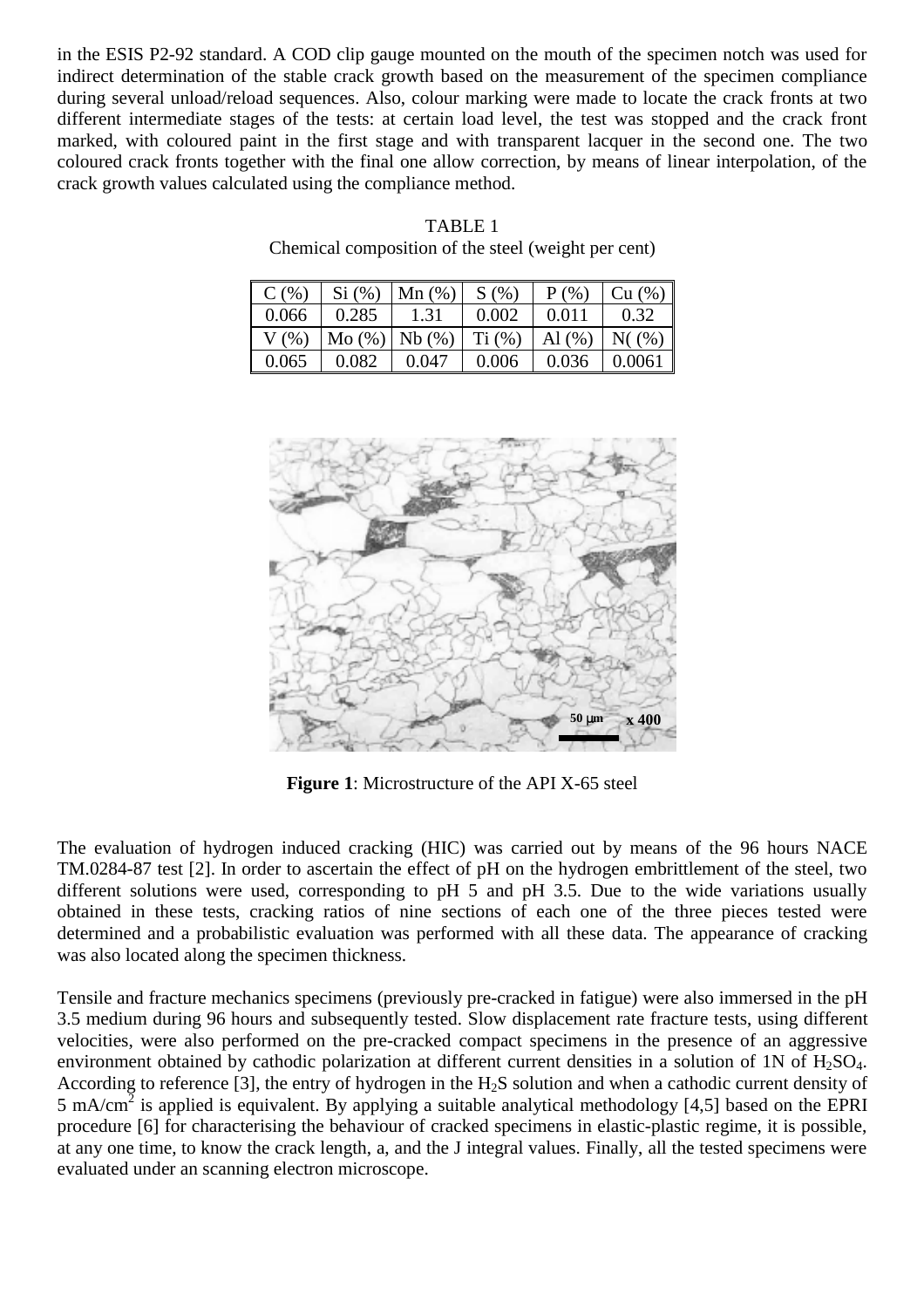#### **RESULTS**

Table 2 gives the average results of the crack length ratio (CLR) obtained in the two NACE mediums: No crack were observed in any section when using the pH 5 solution, but significant internal cracking was detected after 96 hours in the pH 3.5 solution. A probability curve that includes all the 27 results obtained in the pH 3.5 medium was represented in Figure 2 [7]. A very high dispersion was obtained in this test: no crack was detected in some sections (CLR)=0, while important cracking was measured, at the same time, in other sections (CLR>50%). This is an indication that the hydrogen content in the steel during the test was near the threshold hydrogen concentration value for cracking [8]. It was also seen that these cracks were mainly located at mid-thickness, and are thus associated to the typical centre segregation of the plate.



TABLE 2 Average results of NACE TM.0284-87 test

**Figure 2**: CLR probability curve (NACE pH3.5)

Table 3 shows the tensile mechanical properties at room temperature obtained with the as-rolled steel and after it had been immersed during 96 hours in the pH 3.5 NACE solution. All the properties have decreased slightly, except the specimen area reduction, Z, which reveals a significant loss of ductility due to the presence of internal cracking. This cracking was clearly visible in the centre of the broken section and was associated to centre segregation.

|                                       | Tensite properties of the steel |                  |              |         |
|---------------------------------------|---------------------------------|------------------|--------------|---------|
|                                       | $\sigma_{\rm vs}$ (MPa)         | $\sigma_u$ (MPa) | $El$ $(\% )$ | $Z(\%)$ |
| As-rolled                             | 450                             | 530              | 32           | 76      |
| After NACE test<br>$(3.5 \text{ pH})$ | 427                             | 514              | 29           | 45      |

TABLE 3 Tensile properties of the steel

Figure 3 represents the J-∆a curve of the as-rolled steel and the results of two different tests obtained after being immersed during 96 hours in the pH 3.5 NACE solution. The results are nearly coincident. A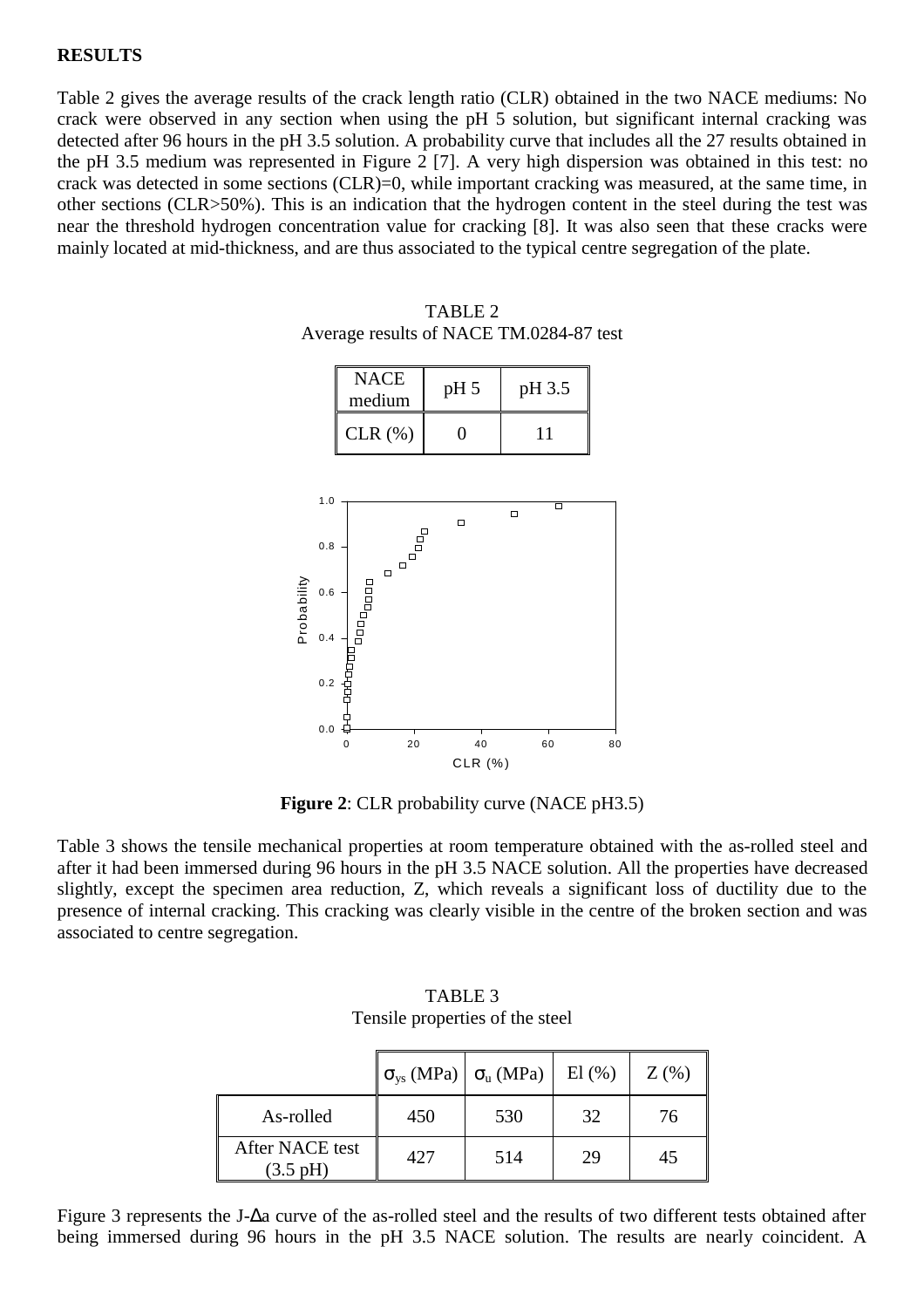threshold J value (J<sub>0.2</sub>) of 190 kJ/m<sup>2</sup> was obtained. Only a slightly higher J-∆a curve was observed in the specimen in which a central delamination was initiated as a result of central cracking induced in the previous NACE test. Central delamination induces a change from plane strain to plane stress, which is responsible from the increase in the toughness of the steel. A dimple fracture micromechanisms was always observed in all these tests, meaning that the presence of residual (trapped) hydrogen has modified neither the macroscopic nor the microscopic mechanical behaviour of the steel (Figure 4) .



**Figure 3**: J-∆a curves. As-rolled and after being immersed during 96 hours in the pH 3.5 NACE solution



**Figure 4**: Ductile fracture of CT specimen after being immersed during 96 hours in the pH 3.5 NACE solution (propagation from the fatigue precrack).

In contrast, the J-∆a curves obtained in the slow displacement rate fracture tests performed in the presence of an aggressive environment obtained by cathodic polarization at different current densities were quite different. The steel shows in those tests a high susceptibility to HIC processes. Figure 5 shows the J-∆a curves for all the tests made under different conditions and Table 4 presents the threshold J values  $(J_{0.2})$  of all the tests performed.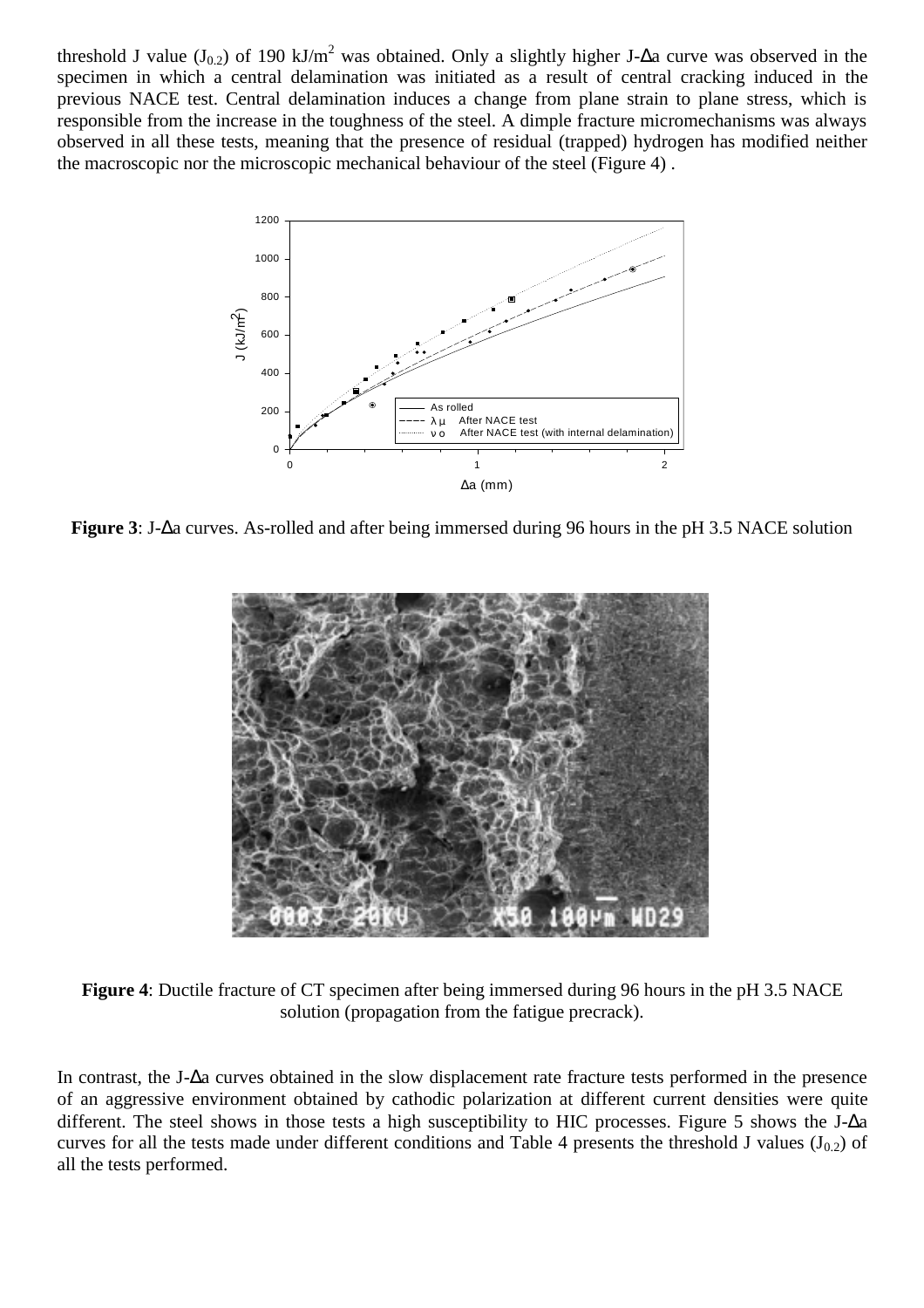

**Figure 5**: J-∆a curves. Slow-rate fracture tests, cathodically polarized.

| Threshold J values. Slow-rate fracture lests, cathodically polarized |                                |                            |                            |  |  |  |  |  |
|----------------------------------------------------------------------|--------------------------------|----------------------------|----------------------------|--|--|--|--|--|
|                                                                      |                                | X 65                       |                            |  |  |  |  |  |
|                                                                      | $J_{0.2}$ (kJ/m <sup>2</sup> ) | $I = 1$ mA/cm <sup>2</sup> | $I = 5$ mA/cm <sup>2</sup> |  |  |  |  |  |
|                                                                      | $V_d = 10^{-7}$ m/s            | 75.4                       |                            |  |  |  |  |  |
|                                                                      | $V_d = 10^{-8}$ m/s            | 14.6                       | 89                         |  |  |  |  |  |
|                                                                      | $V_d = 10^{-9}$ m/s            |                            |                            |  |  |  |  |  |

TABLE 4 Threshold J values. Slow-rate fracture tests, cathodically polarized

As can be seen in this figure, for a same current density of 1 mA/cm<sup>2</sup> but different displacement rates,  $V_d$  =  $10^{-7}$  m/s and  $V_d = 10^{-8}$  m/s (Figure 5(a)), the J values obtained in the last case were much lower. Thus, the displacement rate has a great influence, affecting the HIC response of this steel. However, for higher current density levels; for example 5 mA/cm<sup>2</sup>, the J values obtained at two different displacements rates ( $V_d = 10^{-8}$ ) m/s and  $V_d = 10^{-9}$  m/s) show similar results as can be appreciated in Figure 5(b). Finally, for a same displacement rate, for example  $V_d = 10^{-8}$  m/s and different current densities, as can be 1 mA/cm<sup>2</sup> and 5  $mA/cm<sup>2</sup>$ , the J values are quite similar. Thus, the effect of current density is not important when a slow displacement rate is provided.



**Figure 6**: Cleavage fracture in slow-rate test under 5 mA/cm<sup>2</sup> and  $V_d = 10^{-9}$  m/s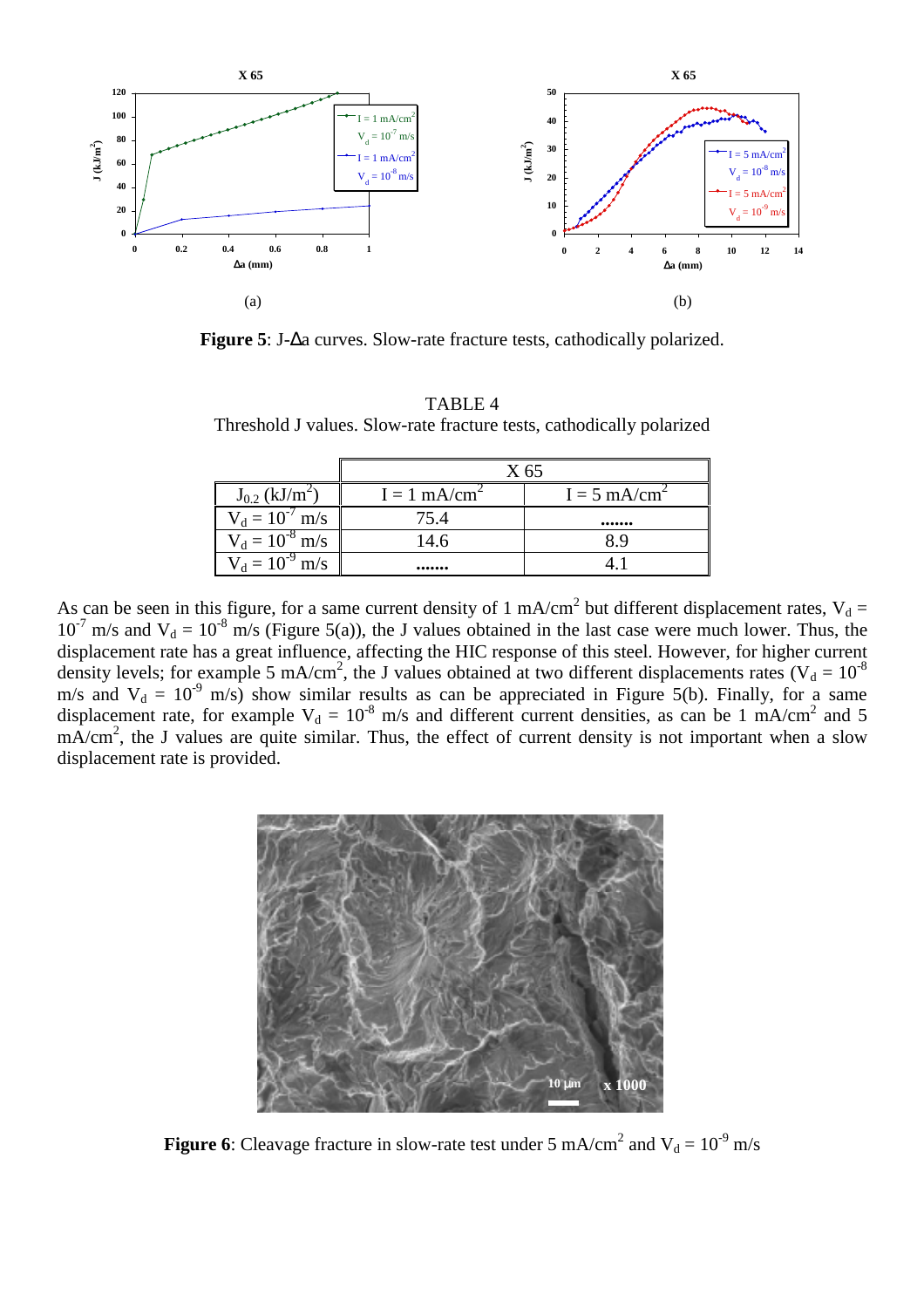

**Figure 7**: Mixed fracture in slow-rate test under 1 mA/cm<sup>2</sup> and  $V_d = 10^{-7}$  m/s

The micrographic observation of this material corresponding to the results which were presented in Figure 5(b) shows a brittle fracture micromechanisms (cleavage) with some tearing, which increases with the mechanical solicitation. Figure 6 shows a typical cleavage fracture obtained in this conditions. The test made under 1 mA/cm<sup>2</sup> and with a displacement rate of  $10^{-7}$  m/s, presented in Figure 5(a), shows a mixed propagation mode composed by cleavage and microvoids micromechanisms. Figure 7 shows a typical fracture surface obtained in this test.

## **CONCLUSIONS**

Highly dispersed results were obtained in the NACE test performed in pH 3.5 medium, the hydrogen content associated at this pH value hence being considered to be near the threshold hydrogen concentration for this steel. Internal cracking was mainly located at mid-thickness, and was consequently associated with the typical center segregation of the plate.

The J-∆a curve of the as-rolled steel and after being immersed during 96 hours in the pH 3.5 NACE solution present nearly coincident results, meaning that the presence of trapped hydrogen has modified neither the macroscopic nor the microscopic mechanical behaviour of the steel. In contrast, the J-∆a curves obtained in the slow-rate fracture tests performed in the presence of an aggressive environment obtained by cathodic polarization at different current densities were much lower.

An explanation for the differences obtained in both sets of tests is the effect of hydrogen provided by the two methods. In NACE environment, the samples are damaged by hydrogen but this situation does not change the global resistance to cracking, when the sample is loaded later on. In the cathodic charging processes the effect of hydrogen is localised at the crack tip region and fracture micromechanisms change and toughness is severely reduced when time is allowed for hydrogen diffusion (very low displacement rates).